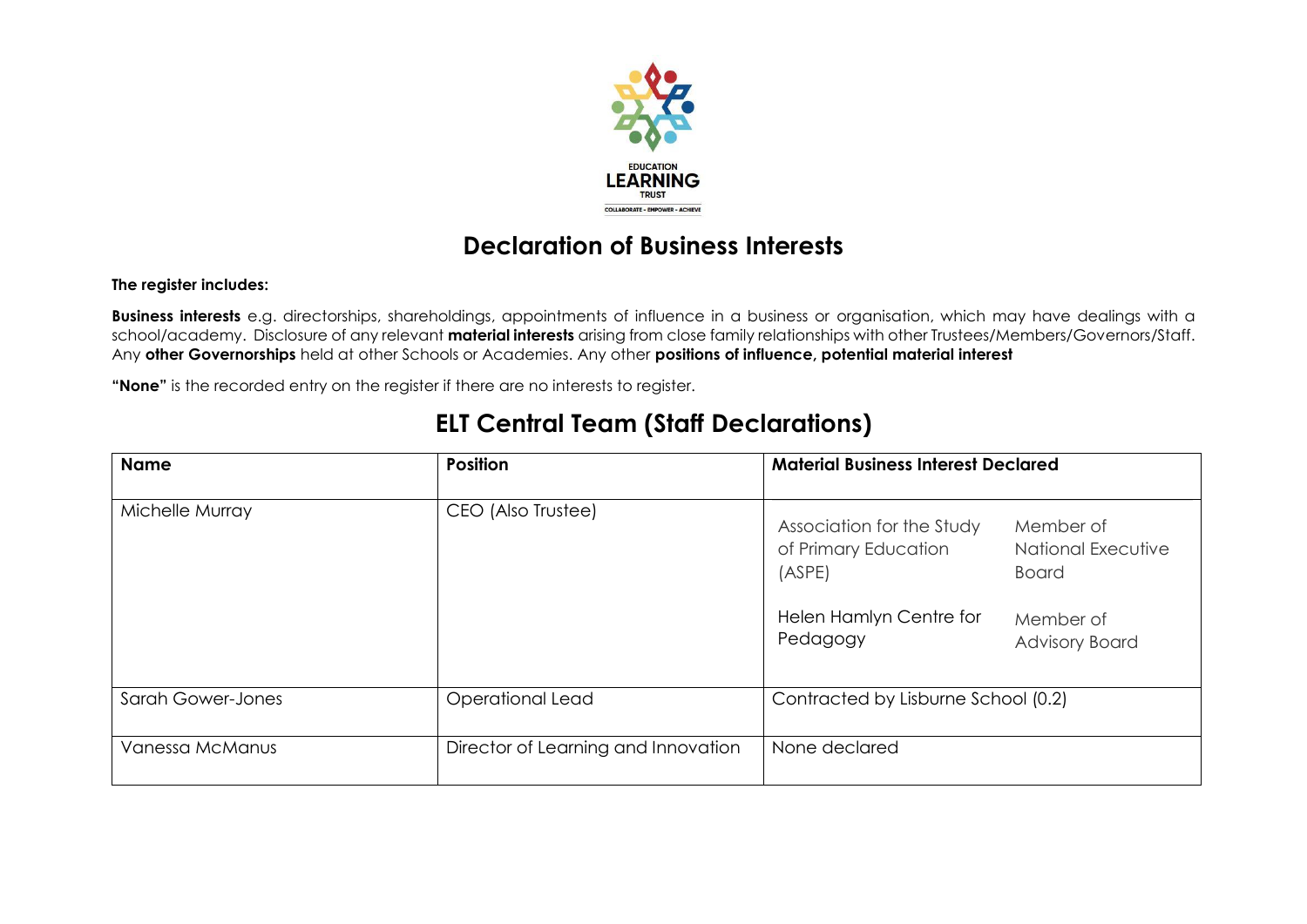

| Iain Huck          | Interim DFO                                         | Daughter is a member of staff at Gatley Primary<br>School                                      |
|--------------------|-----------------------------------------------------|------------------------------------------------------------------------------------------------|
| Suzanne Knott      | Management Accountant                               | None declared                                                                                  |
| Jill Jones         | HR & Compliance Manager                             | None declared                                                                                  |
| Mili Patel         | Executive Assistant to the CEO                      | None declared                                                                                  |
| <b>Joel Sadler</b> | Strategy Lead - Secondary<br>(Secondment)           | Assistant Headteacher - The Kingsway School                                                    |
| Joanna Marchi      | Data Lead - Primary (Secondment)<br>Assessment Lead | Deputy Headteacher - Gatley Primary School                                                     |
| Katherine Heard    | <b>Business Lead for Resources</b><br>(Secondment)  | Employed at The Kingsway School                                                                |
| Emma Sorsby        | <b>Business Lead for Estates</b><br>(Secondment)    | Mother working at Gatley Primary School on a<br>temporary basis.<br>Employed at Werneth School |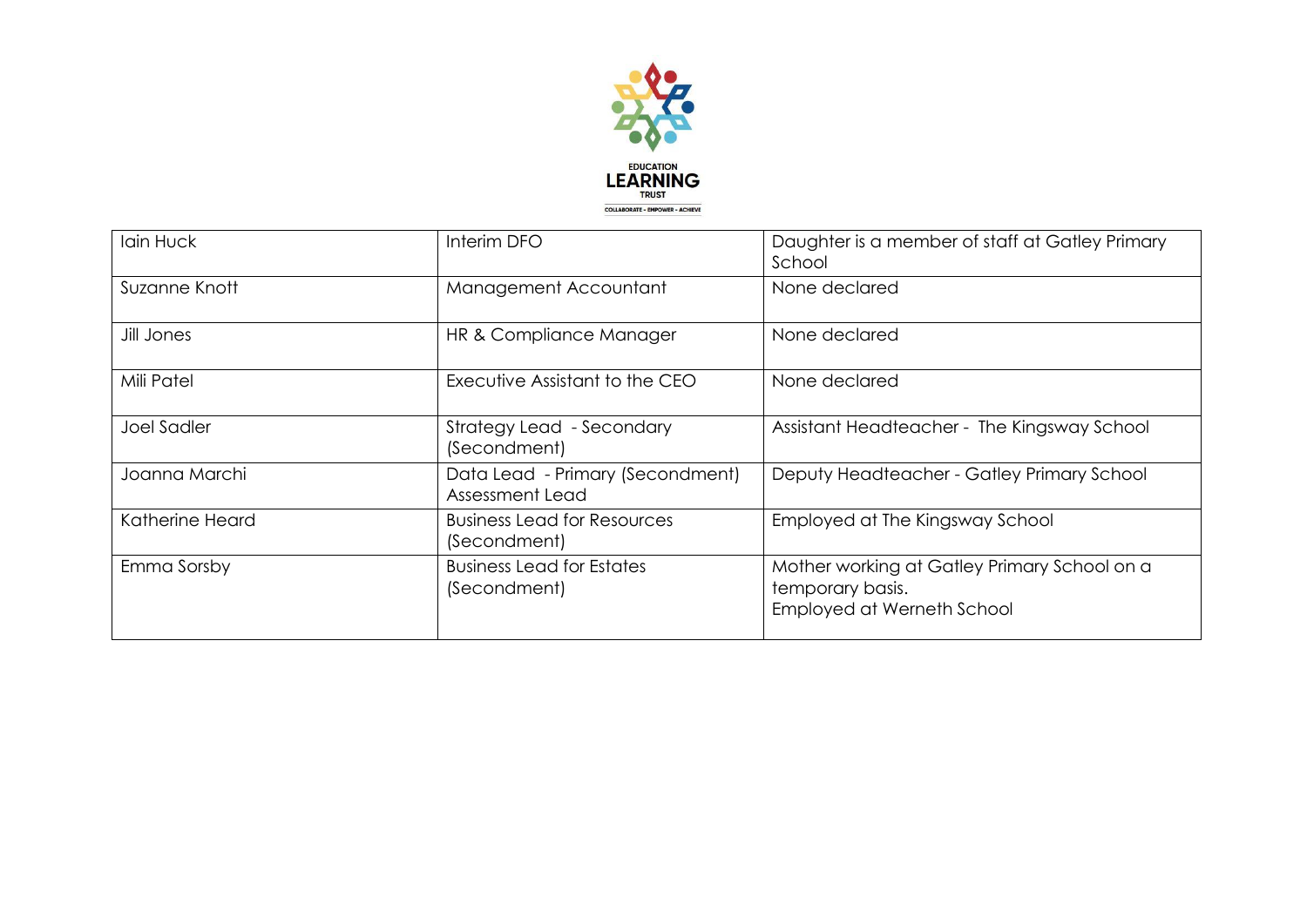

# **ELT Members**

| <b>Name</b>               | <b>Position</b>       | <b>Interest Declared</b> |
|---------------------------|-----------------------|--------------------------|
| Christopher O'Shaughnessy | Member                | None declared            |
| Alice Spreckley           | Member                | None declared            |
| Amanda Webb               | Member (also Trustee) | None declared            |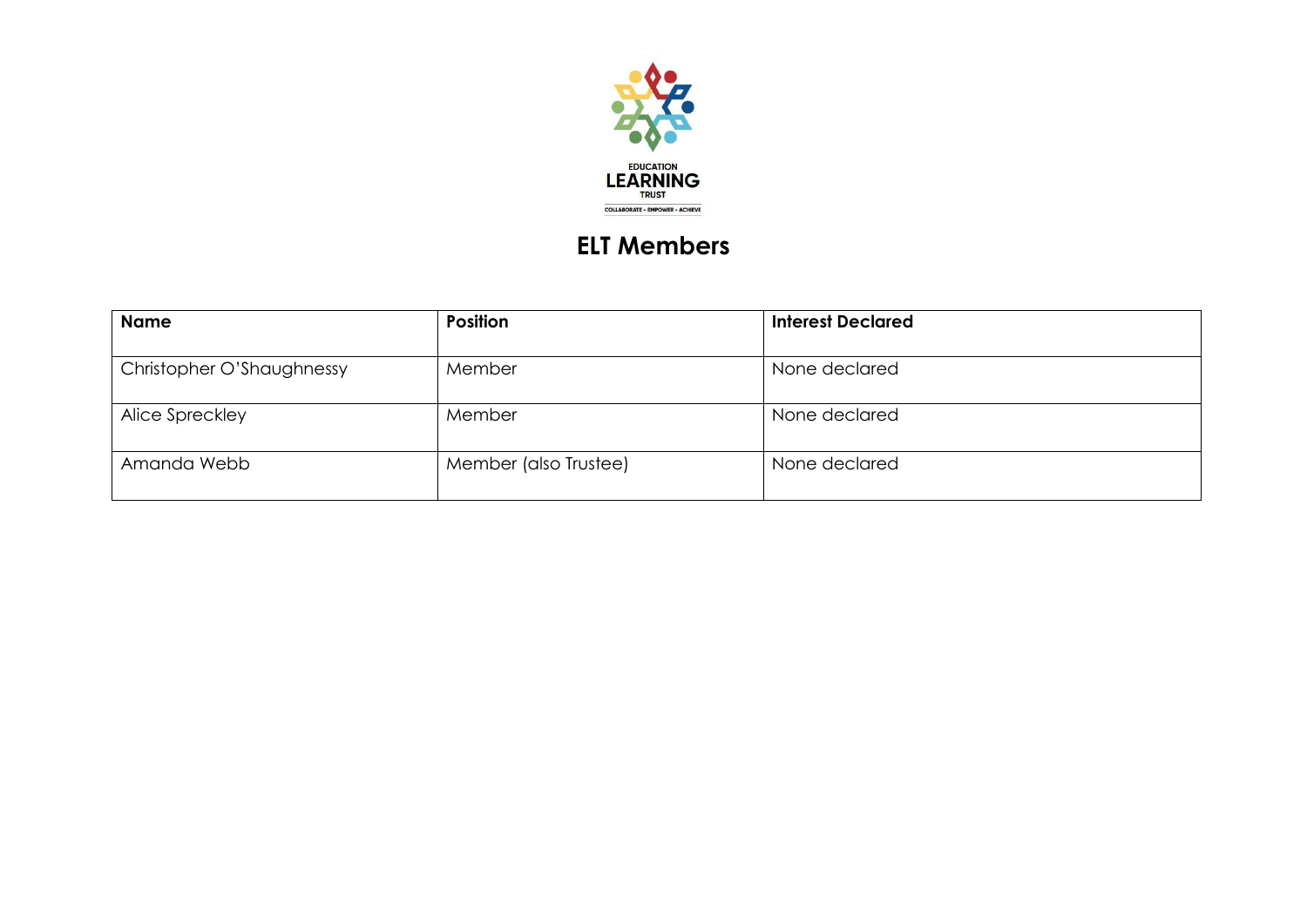

## **ELT Trustees**

| <b>Name</b>   | <b>Position</b>       | <b>Interest Declared</b> |  |
|---------------|-----------------------|--------------------------|--|
| Kate Gillan   | Trustee               | None declared            |  |
| lan Hutchings | Trustee               | None declared            |  |
| John Novak    | Trustee               | None declared            |  |
| Amanda Webb   | Trustee (also Member) | None declared            |  |
| Helen White   | Trustee               | None declared            |  |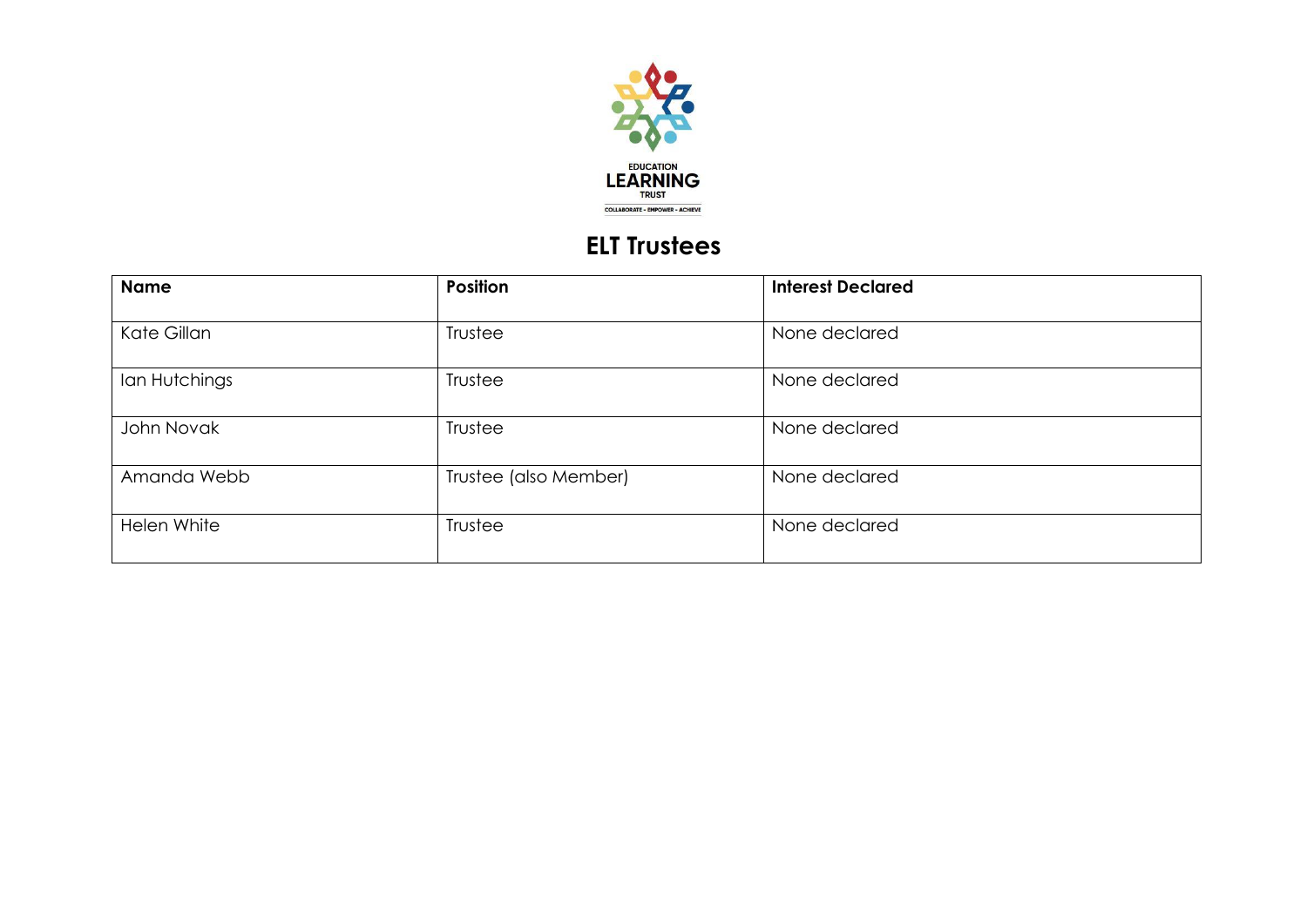

## **AGB Members**

| <b>Name</b>          | <b>Position</b>   | <b>Interest Declared</b>                                                                                                                    |
|----------------------|-------------------|---------------------------------------------------------------------------------------------------------------------------------------------|
| Janine Appleton      | <b>AGB Member</b> | <b>ELT</b> Employee<br>Governor at The Kingsway School                                                                                      |
| Leanne Baker         | <b>AGB Member</b> | Governor at The Kingsway School                                                                                                             |
| Katherine Chow       | <b>AGB Member</b> | <b>ELT</b> Employee                                                                                                                         |
| Jon Exley            | <b>AGB Member</b> | Wife employed as an invigilator at The Kingsway<br>School                                                                                   |
| Sarah Holmes         | <b>AGB Member</b> | <b>ELT</b> Employee<br>Exam Invigilator at The Kingsway School<br>Parent Governor at Cheadle Primary<br>Parent Governor at The Laurus Trust |
| <b>Blaire Murray</b> | <b>AGB Member</b> | <b>ELT</b> Employee                                                                                                                         |
| <b>Graham Thomas</b> | <b>AGB Member</b> | None declared                                                                                                                               |
| Helen Wilkinson      | <b>AGB Member</b> | <b>Employee at Pearson</b>                                                                                                                  |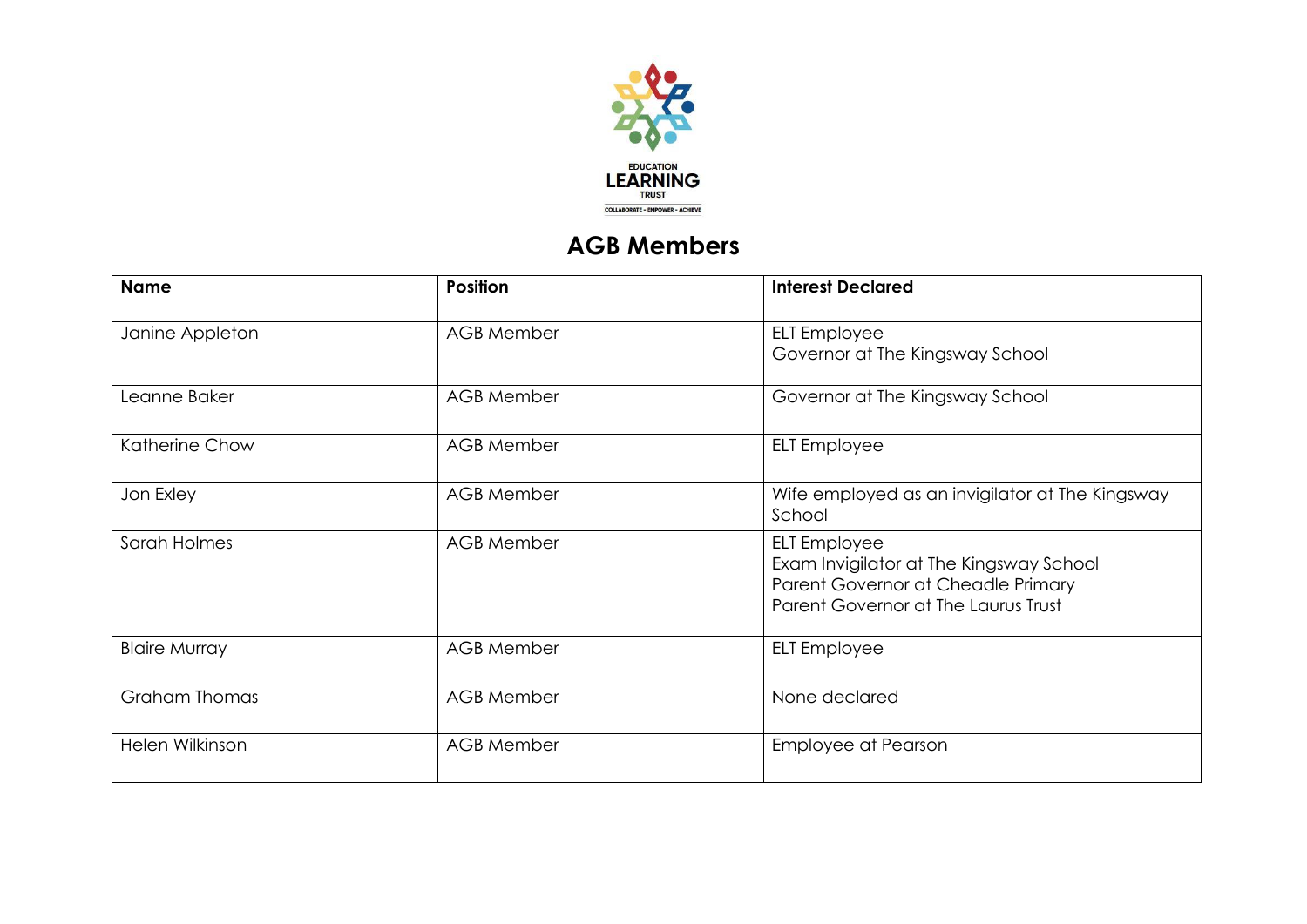

| Sara Ahmed            | <b>AGB Member</b> | None declared                               |
|-----------------------|-------------------|---------------------------------------------|
| Roger Anthony         | <b>AGB Member</b> | None declared                               |
| <b>Ellis Cuttress</b> | <b>AGB Member</b> | Deputy Headteacher - Bredbury Green Primary |
| Joanne McCarthy       | <b>AGB Member</b> | None declared                               |
| John Novak            | <b>AGB Member</b> | Also Trustee                                |
| Gemma Papp            | <b>AGB Member</b> | None declared                               |
| <b>Heidi Shaw</b>     | <b>AGB Member</b> | None declared                               |
| Dale Smith            | <b>AGB Member</b> | <b>ELT</b> Employee                         |
| Mahbub Zaman          | <b>AGB Member</b> | None declared                               |
| <b>Tanya Aspinall</b> | <b>AGB Member</b> | None declared                               |
| David Balmer          | <b>AGB Member</b> | None declared                               |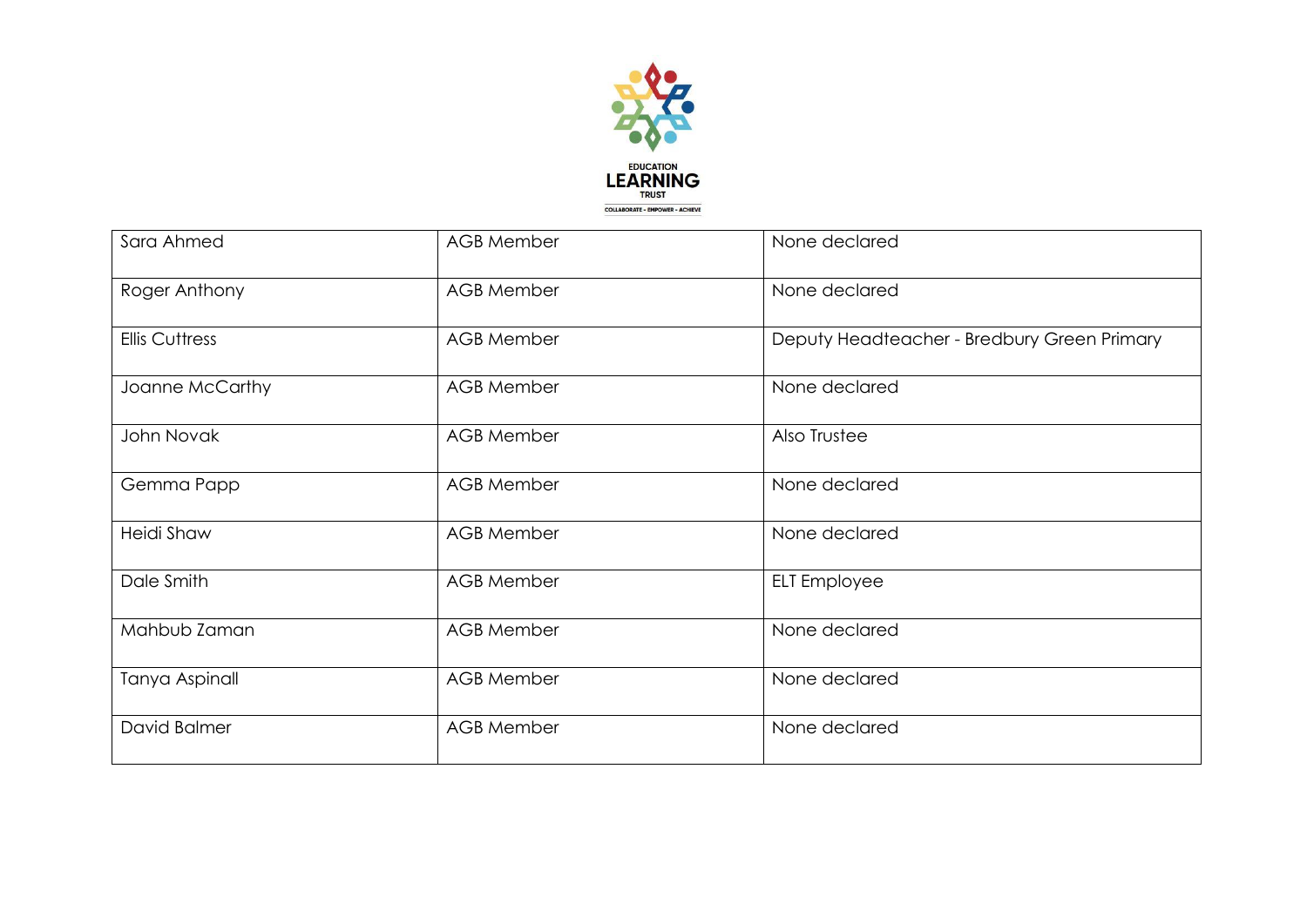

| Toby Butt            | <b>AGB Member</b> | <b>ELT</b> Employee                               |
|----------------------|-------------------|---------------------------------------------------|
| Lisa Dennis          | <b>AGB Member</b> | None declared                                     |
| <b>Tuyet Dickens</b> | <b>AGB Member</b> | None declared                                     |
| Mhawash Farooq       | <b>AGB Member</b> | None declared                                     |
| Michael Merchant     | <b>AGB Member</b> | None declared                                     |
| Kellie Carrington    | <b>AGB Member</b> | Deputy Headteacher - Meadowbank Primary<br>School |
| <b>Lynsey Galley</b> | <b>AGB Member</b> | Partner is an ELT employee                        |
| Sally Jarvis         | <b>AGB Member</b> | None declared                                     |
| Chris Julian         | <b>AGB Member</b> | None declared                                     |
| Matt Kemp            | <b>AGB Member</b> | None declared                                     |
| Phil Knight          | <b>AGB Member</b> | None declared                                     |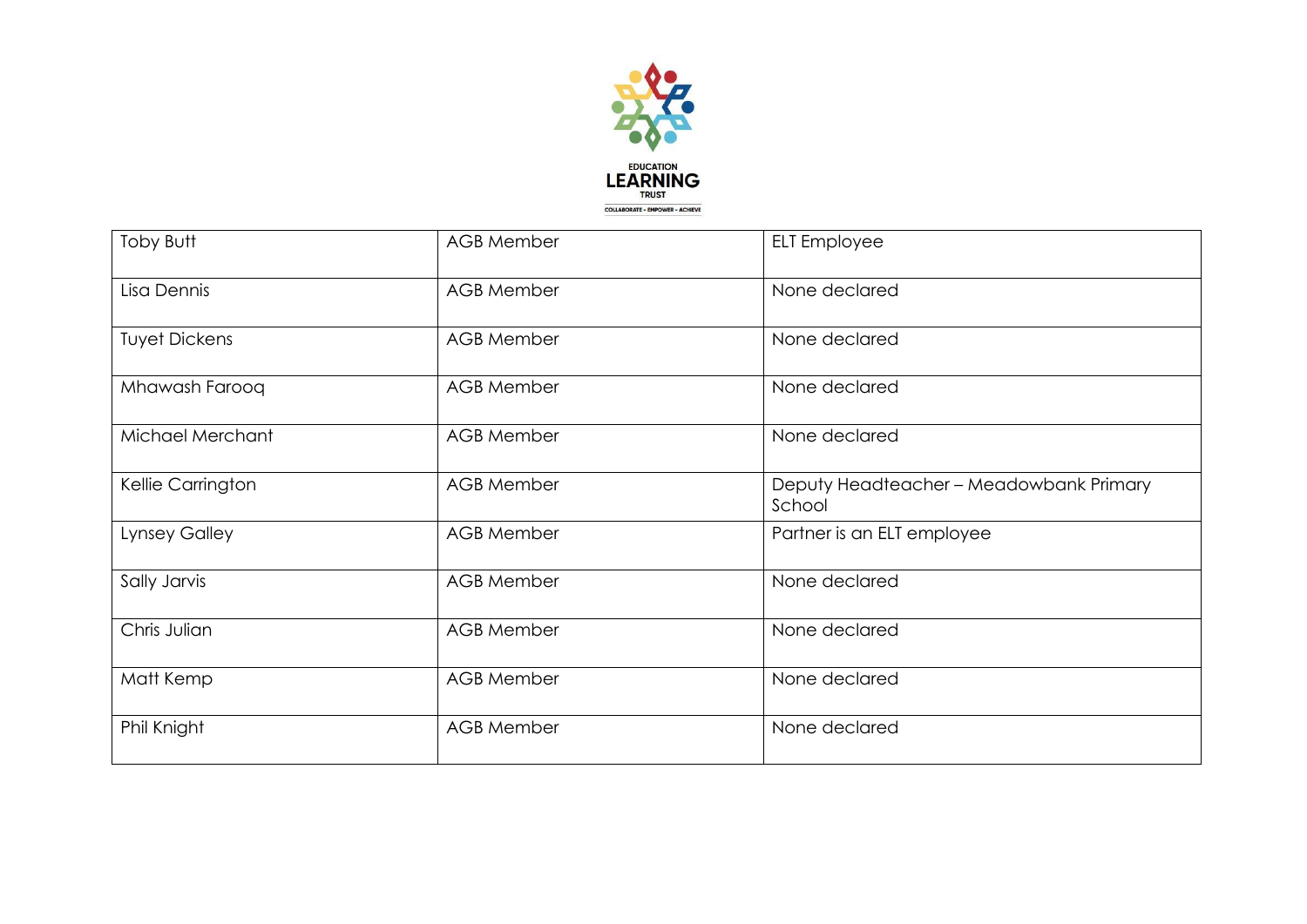

| Karen Larner         | <b>AGB Member</b> | None declared                                                                      |
|----------------------|-------------------|------------------------------------------------------------------------------------|
| Mike Newman          | <b>AGB Member</b> | None declared                                                                      |
| <b>Rachel Wardle</b> | <b>AGB Member</b> | Deputy Headteacher at The Kingsway School<br>Governor at Meadowbank Primary School |
| Adrian Barrowdale    | <b>AGB Member</b> | None declared                                                                      |
| Lynne Fish           | <b>AGB Member</b> | None declared                                                                      |
| Wendy Holden         | <b>AGB Member</b> | None declared                                                                      |
| Emma Marsden-Edwards | <b>AGB Member</b> | None declared                                                                      |
| Rose Sanderson       | <b>AGB Member</b> | <b>ELT</b> Employee                                                                |
| Adrian Sullivan      | <b>AGB Member</b> | None declared                                                                      |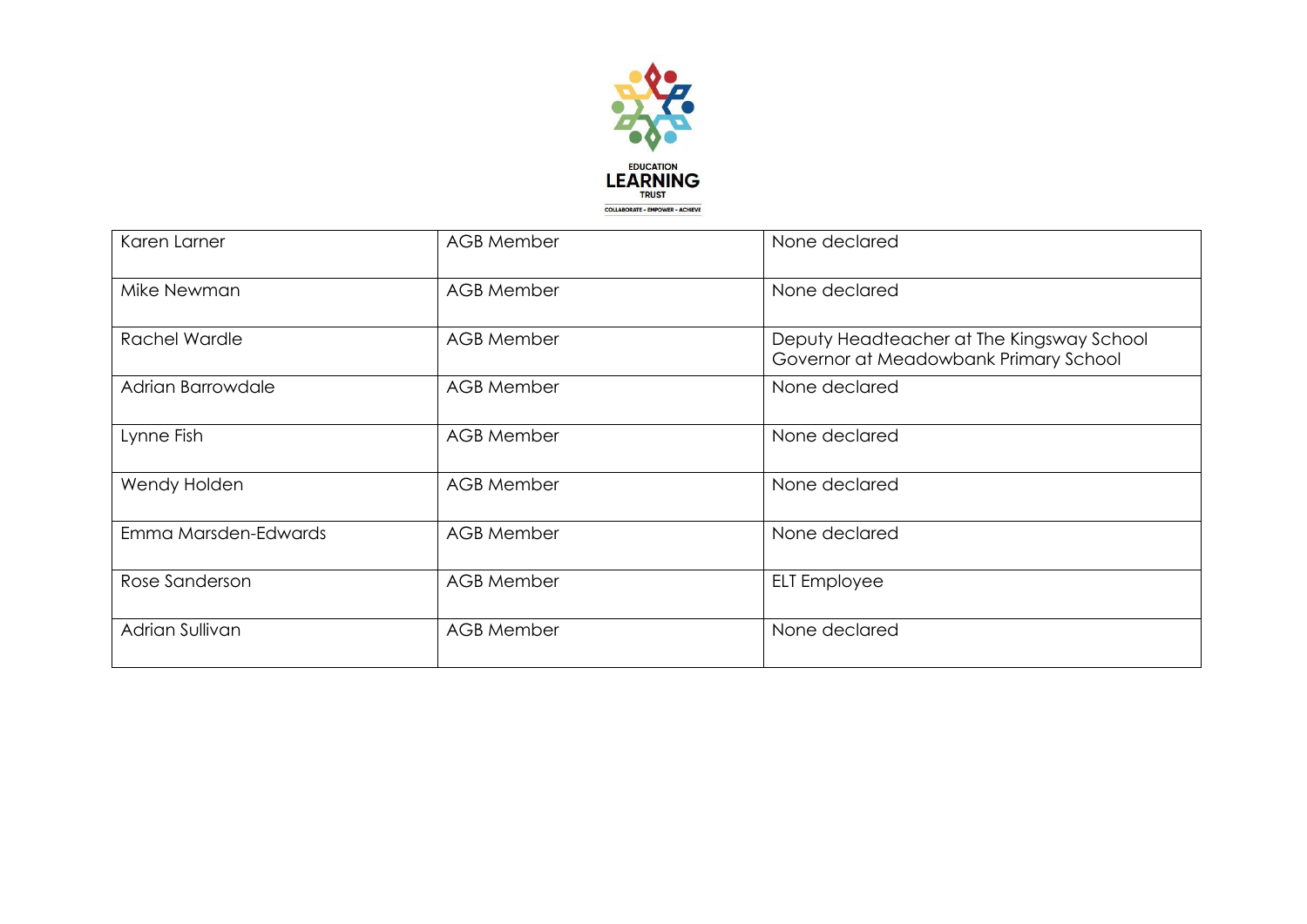

## **ELT Schools - Senior Leaders**

| <b>Name</b>            | <b>Position</b>                                              | <b>Interest Declared</b>        |
|------------------------|--------------------------------------------------------------|---------------------------------|
| Gemma Norma            | Headteacher - Gatley Primary<br>School                       | None declared                   |
| Joanna Marchi          | Deputy Headteacher - Gatley<br>Primary School                | None declared                   |
| Janine Appleton        | Headteacher - Meadowbank<br>Primary School                   | Governor at The Kingsway School |
| Kellie Carrington      | Deputy Headteacher -<br>Meadowbank Primary School            | None declared                   |
| Katherine Jenkins      | <b>Assistant Headteacher -</b><br>Meadowbank Primary School  | None declared                   |
| <b>Helen Moorcroft</b> | Headteacher - Bredbury Green<br>Primary School               | None declared                   |
| <b>Ellis Cutress</b>   | Deputy Headteacher - Bredbury<br><b>Green Primary School</b> | Governor - Werneth School       |
| <b>Andrew Conroy</b>   | Headteacher - Werneth School                                 | None declared                   |
| Anna Fowler            | Deputy Headteacher - Werneth<br>School                       | None declared                   |
| Pam Foy                | Deputy Headteacher - Werneth<br>School                       | None declared                   |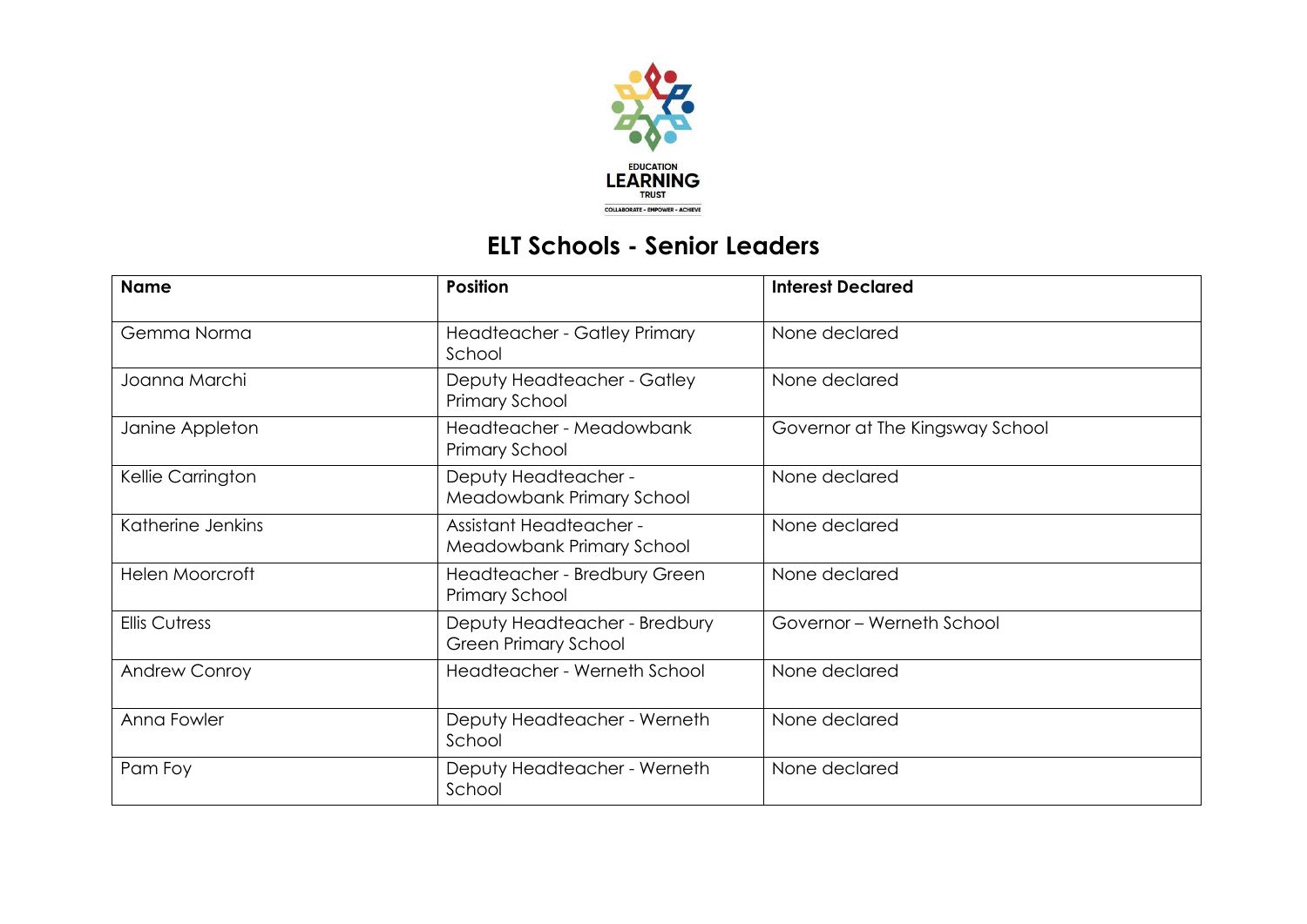

| <b>Rhiannon Chantler</b>   | Assistant Headteacher - Werneth<br>School             | None declared                      |
|----------------------------|-------------------------------------------------------|------------------------------------|
| Jo Dee                     | Assistant Headteacher - Werneth<br>School             | Governor at The Highfields College |
| Gill Kennedy               | Assistant Headteacher - Werneth<br>School             | None declared                      |
| Gareth Norman              | Assistant Headteacher - Werneth<br>School             | None declared                      |
| Dan Willis                 | Assistant Headteacher - Werneth<br>School             | None declared                      |
| Jo Lowe                    | Headteacher - The Kingsway School                     | None declared                      |
| <b>Richard Knott</b>       | Senior Deputy Headteacher - The<br>Kingsway           | None declared                      |
| Caroline Bradbury-Cheetham | <b>Assistant Headteacher - The</b><br>Kingsway School | None declared                      |
| Michelle Linnecor          | Deputy Headteacher - The Kingsway<br>School           | None declared                      |
| Rachel Wardle              | Deputy Headteacher - The Kingsway<br>School           | None declared                      |
| Jim Weil                   | <b>Assistant Headteacher - The</b><br>Kingsway School | None declared                      |